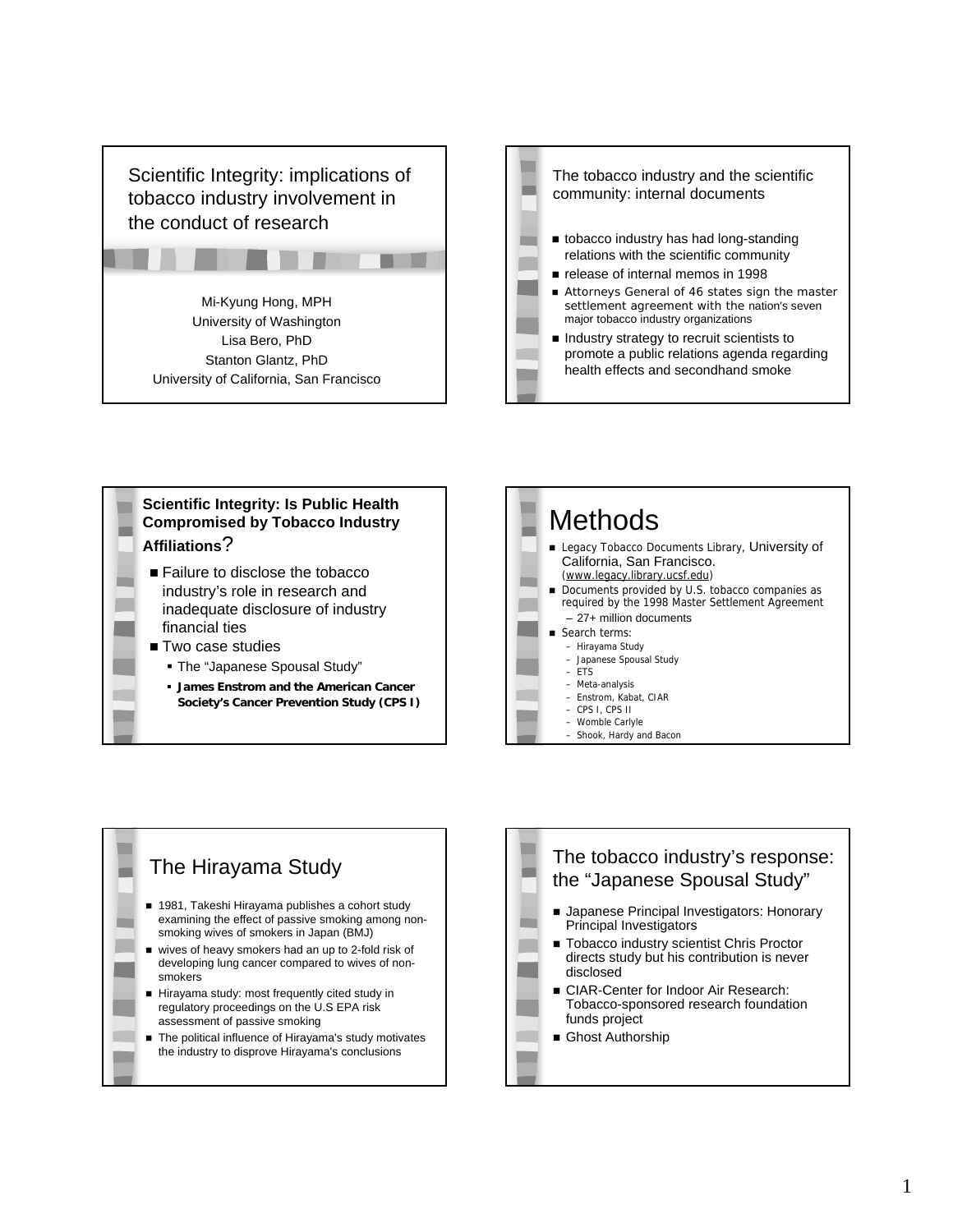DATE: 04/15/91<br>FROM: Bob Pages<br>SPARISH WISO212A<br>SUBJICT: Japan ETS Exposure Assessment Study  $\epsilon$ Dear Steve: www.<br>This may somewhat preempt a mote that Tom Osdeme will shortly be sending you,<br>however, I want you to know what I think: When the state is contributed in a special and the state of the State Contributed in a special state of the state of the state of the state of the state of the state of the state of the state of the principal investigators . (In proposal is prior to the result of the second in the second state of the proposal is presented in the second state of the second state in the second state in the second state in the second state in the second state there's a very good chance that it will generate data which shows that ETS<br>exposure in nonsmoking Japanese women is not much different from that of<br>European or US women -- contrary to what the apologists for Hirayama have Saving all these years.<br>
Saving all these years.<br>
or not they want to help pay for it is ismaterial. or not they want to help pay for it is immaterial.<br>I don't know whether or not, as yet, you've been 'leabled' about this by Rapp,<br>ct al. If not, you will be. If this can be done right, it's worth doing. RER is<br>apprenently rarrism yes sme a rr<br>- I'll be happy to try and answer any questions you have after you've read the<br>stuff from Osdene. Best regards,











#### PROFORM, FOR AN APPLIED RESEARCH STORY TO<br>INVESTIGATE EXPOSURE TO ENVIRONMENTAL TOBACCO SMOKE

Project management would be undertaken by Covington and<br>Burling. This would ensure appropriate detailed study design<br>and performance, and enable timely report development. The<br>project managers would remain resock from any

<u>Two Japanese scientists will be the principal investigators.</u><br>Professor Jun Kagawa is an epidemiologist, physician and<br>respiratory specialist currently teaching medicine at the

respiratory specialist currencry community measures and the same that the same in the same that the same and in interpreting the data. It is not anticipated, however, that Mr. Lee will serve as a co-author of any of the pu

6. To compare exposure data and distary information by living<br>with a menter and by rural against urban habitation.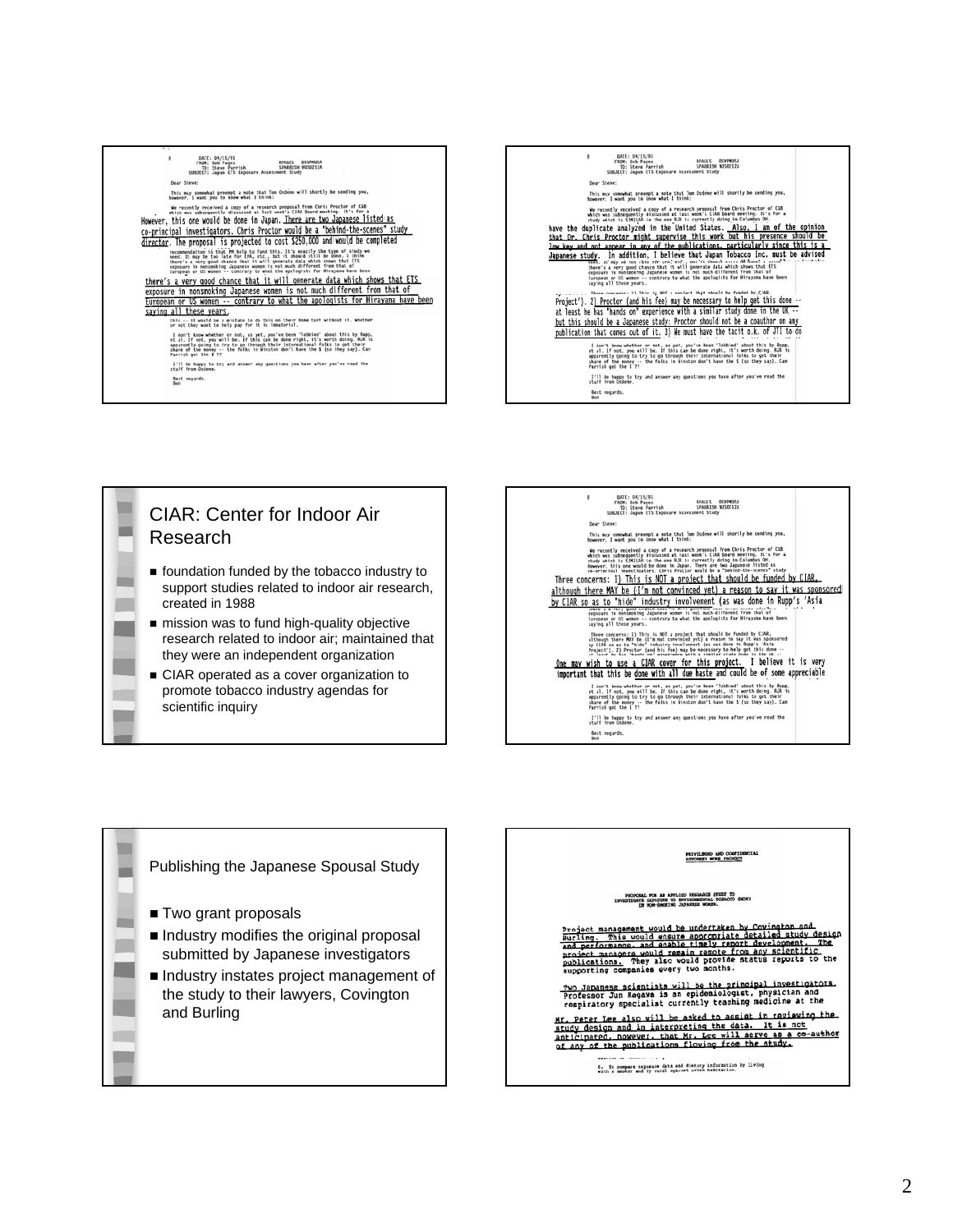



|                                                                                                         | COVINGTON & BURLING                                                       |                                    |                                                            |           |
|---------------------------------------------------------------------------------------------------------|---------------------------------------------------------------------------|------------------------------------|------------------------------------------------------------|-----------|
|                                                                                                         | IBOI PENNSYLVANIA AVENUE, N W.<br><b>P.O. BOX 7566</b>                    |                                    |                                                            |           |
|                                                                                                         | <b>WASHINGTON, D.C. 200</b>                                               |                                    |                                                            |           |
|                                                                                                         | 0000108-000                                                               |                                    |                                                            |           |
|                                                                                                         | <b>2010/02/10 10:00 A 80-8000</b><br><b>INCLUDE THE RIGHT INCOME INC.</b> |                                    | --------<br><b>COL BE CITED BEES</b>                       |           |
| <b>RISTOPHER J. PROGTOR</b><br><b>MODE MONTHS OFFICE</b>                                                | LABLE CONVINS                                                             |                                    | for an increase the<br><b><i>DELIVERATION OF STARS</i></b> |           |
| <b>LOANT BULL HARRES</b>                                                                                |                                                                           |                                    | THEW N. WINOKURF<br><b>BELLE AND BELEVIE</b>               |           |
| <b>LESS CAR ROOM</b>                                                                                    | December 23, 1991                                                         |                                    | <b>Scotting HALLMAN</b><br>Telectric Ind & Milk Sole       |           |
|                                                                                                         |                                                                           |                                    |                                                            |           |
|                                                                                                         |                                                                           |                                    |                                                            |           |
| BY FACSIMILE                                                                                            |                                                                           |                                    | For J. Goodheant - PMKK                                    |           |
| Dr. S. Boyse, BAT                                                                                       |                                                                           | $S.$ Parrish.                      |                                                            |           |
| Mr. R. Marcotullio, RJR<br>Dr. P. Sadler, ITL                                                           |                                                                           |                                    |                                                            |           |
| Dr. W. Roper, Reentena                                                                                  |                                                                           |                                    | Jour - Fy = any; no need to                                |           |
| Dr. D. Rowland, RI                                                                                      |                                                                           |                                    |                                                            |           |
| Dr. R. Thornton, BAT<br>Mr. M. Winoxur, PM                                                              |                                                                           | return,                            |                                                            |           |
| <b>Box</b>                                                                                              | Jananese Spousal Study                                                    |                                    |                                                            |           |
|                                                                                                         |                                                                           |                                    |                                                            |           |
| Dear Colleagues:                                                                                        |                                                                           |                                    |                                                            |           |
|                                                                                                         | This brief note is to give you an update on the                           |                                    |                                                            |           |
| progress of the spousal study.                                                                          |                                                                           |                                    |                                                            |           |
| database and has been validated. Initial statistical evalua-                                            | All of the questionnaire data is now entered into a                       |                                    |                                                            |           |
| tions look very promising, particularly with respect to con-<br>founding lifestyle and dietary factors. |                                                                           |                                    |                                                            |           |
|                                                                                                         |                                                                           |                                    |                                                            |           |
|                                                                                                         | Kruskal-Wallis test on the data split by shoker (S),                      |                                    |                                                            |           |
| non-smoker married to cmoker (MS/S) and non-smoker married to                                           |                                                                           |                                    |                                                            |           |
| non-smoker (NS/NS) showed statistically significant differences<br>between NS/S and NS/NS for:          |                                                                           |                                    |                                                            |           |
| Exercise                                                                                                |                                                                           | $MB/MB$ $\geq$ $BB/8$              |                                                            |           |
|                                                                                                         | Fresh Fruit Consumption                                                   | <b>NG / NG</b><br><b>NH3 / NH3</b> | $h$ <i><b>NG/6</b></i><br>NS / 5                           |           |
| Orange Julce                                                                                            | Dark Green Vegetables                                                     | на/ма »                            | $M B / B$ .                                                |           |
| M11k                                                                                                    |                                                                           | <b>NH / NH 1-</b>                  | NH/6                                                       |           |
| Vitamin Supplements                                                                                     |                                                                           | <b>NG / NG</b>                     | - 14<br><b>MG/S</b>                                        |           |
| Alcohol                                                                                                 |                                                                           | <b>NA/B</b><br>$X \times Y$        | <b>MRZW8</b><br>$M \otimes J M \otimes$<br>$\rightarrow$   |           |
| <b>Butter</b><br>Snoked Fish                                                                            |                                                                           | <b>NS/S</b>                        | <b>NHL/NHL</b>                                             |           |
| Coffee                                                                                                  |                                                                           | 88.9 / 5                           | NO/NO                                                      | 202224447 |
|                                                                                                         | For all of these factors, the trends follow from                          |                                    |                                                            |           |
| NS/NS to NS/S to S. This clearly looks promising, and should                                            | form the basis for a telling paper.                                       |                                    |                                                            |           |





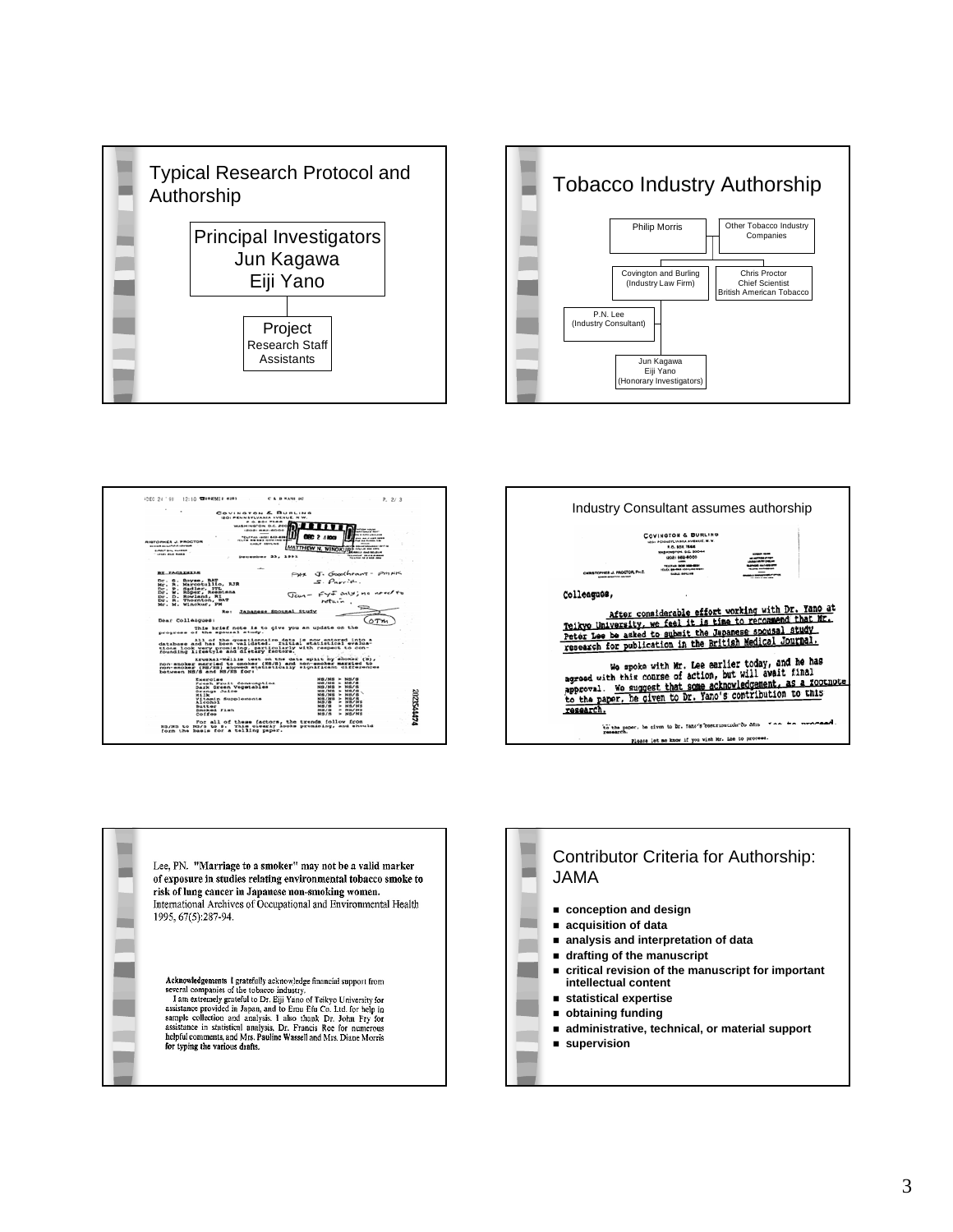







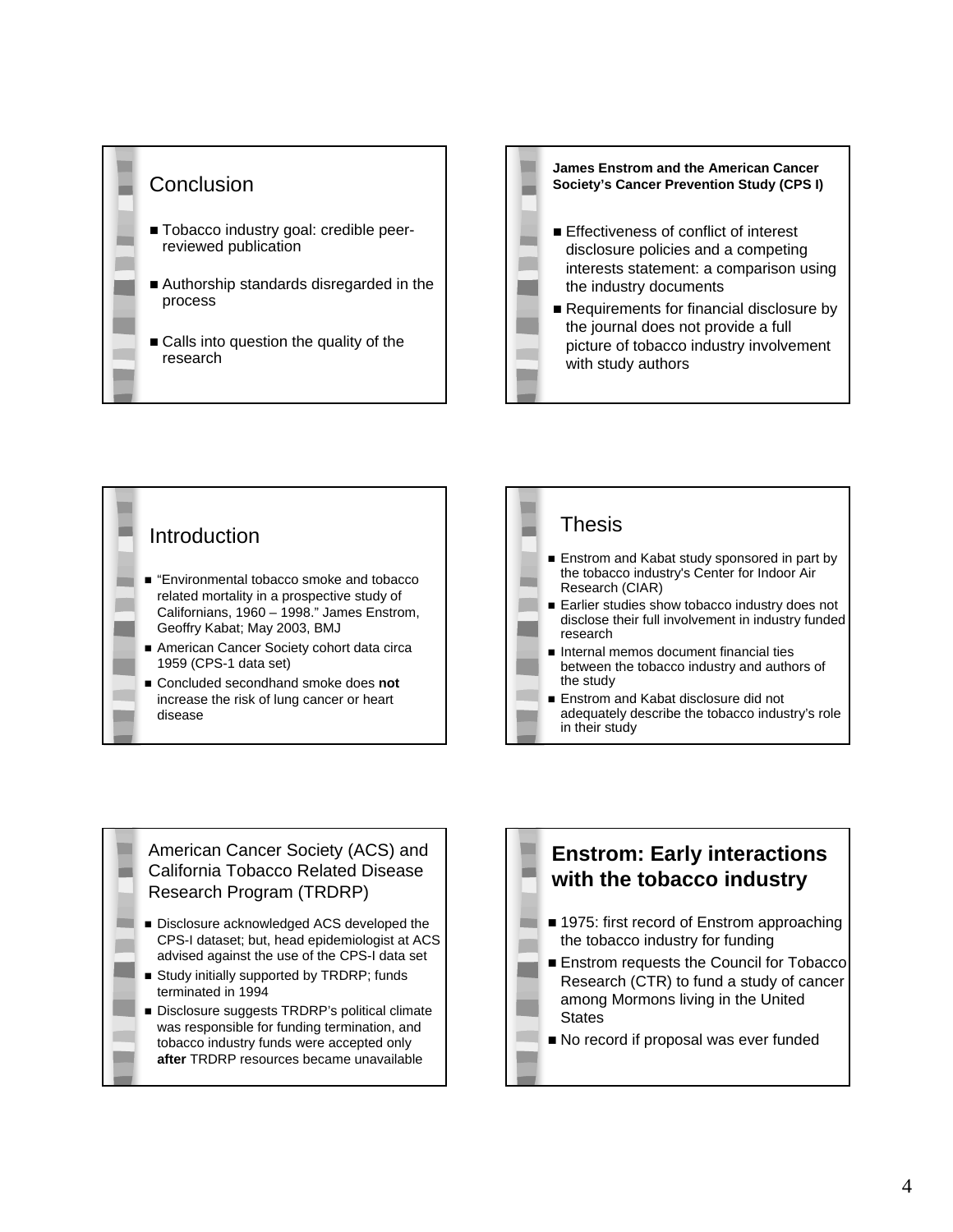

## **Enstrom: pro-tobacco or anti-tobacco?** ■ 1979: Enstrom publishes a review article that provokes criticism from the tobacco industry [Enstrom JE. Rising lung cancer mortality among nonsmokers. J Natl Cancer Inst 1979;62(4):755-60] **Enstrom asserts "Environmental pollution** including environmental tobacco smoke" may play a causal role in lung cancer risk





### **Developing a relationship with the tobacco industry: CIAR Industry Suspect**

PHILIP MORRIS

Regarding your inquiry about research funds, Philip Morris does not usually fund research projects. However, Philip Morris does support two independent research foundations; the Center of Tobacco Research and the Center of Indoor Air Research. If you like, I can provide you with the appropriate addresses so that you can apply to these organizations directly. If you<br>have any further questions or if you would like to<br>share your research ideas with me, please call.

> in the workplace setimated up to the equivalent of 150 percent parts are particle to the authors indicated "more wideous of an according to the authors and the setimated of an according to the authors of an according the The major difference battern the Varsia<br>digenerated by a proposer of the content of the difference<br>during childhood and development of lump cancer in<br>during childhood and development of lump cancer in<br>adultions. This was t

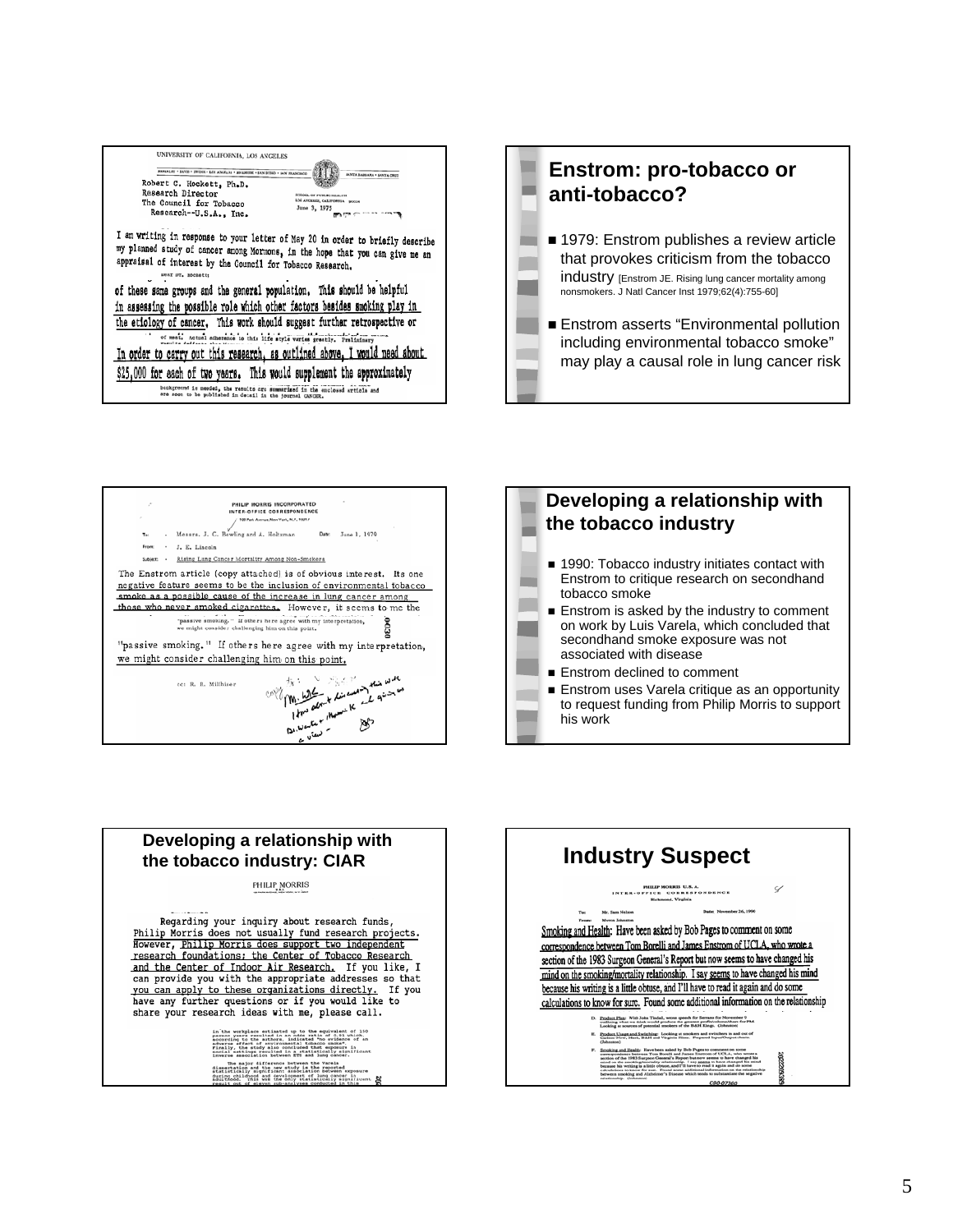COUNCIL FOR TOBACCO RESEARCH, - U.S.A., INC. 囟 2. ENCOURAGE formal application. Attached are copies of key documents concerning this inquiry. Please indicate<br>below your recommended action, and return ballot in the envelope provided. I this man real? He's well educated, his proposed information entired but the contract of the terminal content  $R_{\text{IGH}}$ T! SIGNED